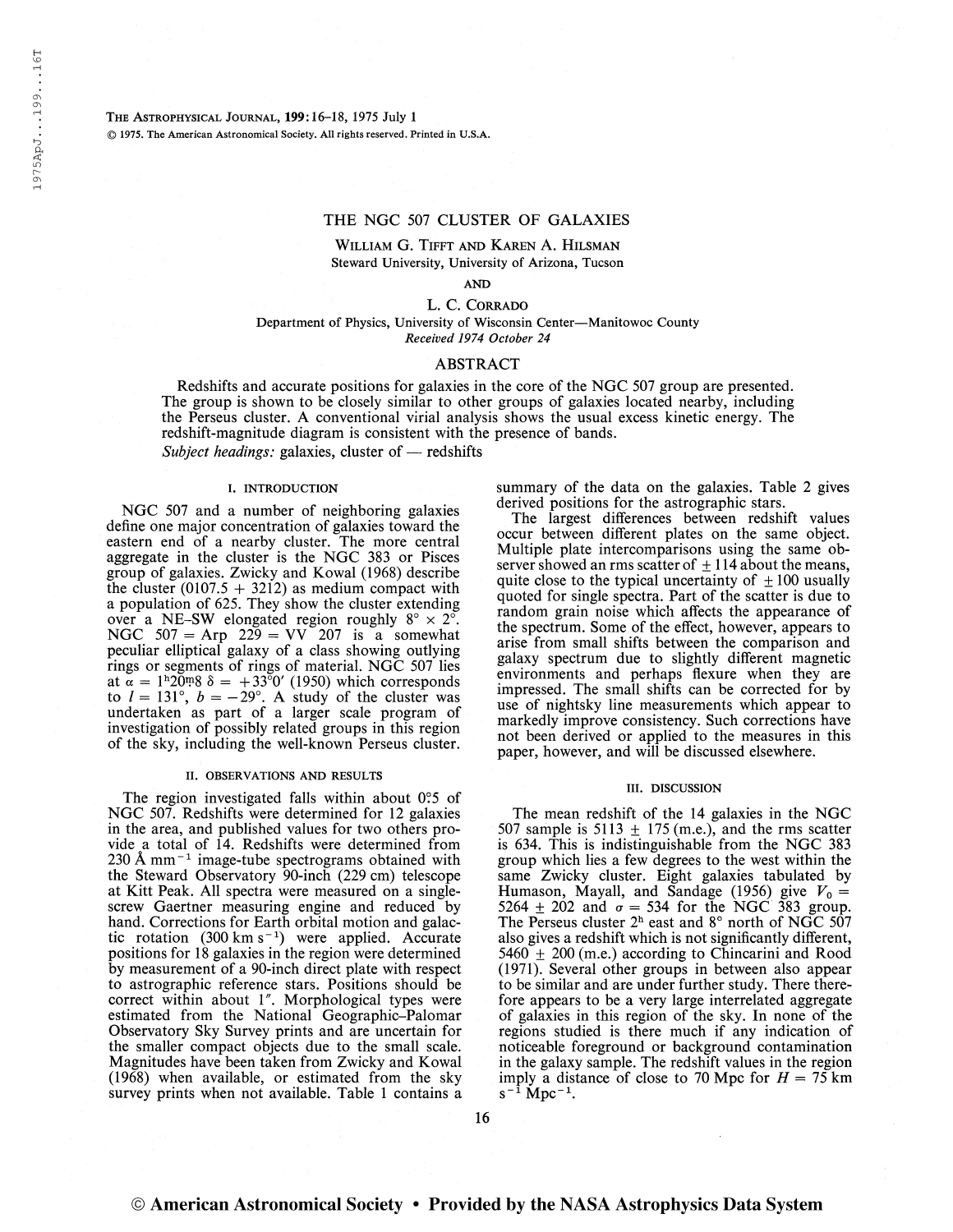## NGC 507 CLUSTER OF GALAXIES 17

## TABLE <sup>1</sup>

# NGC 507 Group Galaxies

| Ident.           | R.A. (1950)    | Decl. (1950)                               | $V_{0}$ | $n, o, m^*$ | Type           | $m_p$  | <b>Notes</b> |
|------------------|----------------|--------------------------------------------|---------|-------------|----------------|--------|--------------|
| Anon "5"         | $1h20m02s67$   | $+33^{\circ}15^{\prime}23^{\prime\prime}1$ | 4331    | 111         | E3             | (16.0) |              |
| NGC 494          | 1 20 06.53     | $+32, 54, 47.1$                            | 5513    | 112         | Sa             | 13.8   | 2            |
| NGC 495          | 1 20 06.91     | $+33$ 12 38.3                              | 4304    | 000         | SBa            | 14.0   |              |
| NGC 498          | 20 22.17       | $+33$ 13 43.3                              | 6350    | 112         | S0             | (15.8) |              |
| NGC 499          | -20<br>22.41   | $+33$ 11 58.4                              | 4565    | 000         | S0             | 13.0   | 4            |
| NGC 496          | 20 22.46       | $+33$ 16 07.5                              |         | 000         | Sc             | 14.3   |              |
| IC $1687$        | 120<br>30.16   | $+33$ 01 01.2                              | 5080    | 124         | E3             | 14.8   |              |
| $NGC 501 \ldots$ | 1 20<br>33.30  | $+33$ 10 20.8                              | 5086    | 1 1         | E0             | 15.2   |              |
| NGC 504          | 1 20<br>38.93  | $+32$ 56 38.0                              | 4288    | 1, 2, 3     | Sa             | 14.0   | 6            |
| NGC 503          | 1 20 39.37     | $+33$ 04 16.8                              | 6177    | $1\ 2\ 3$   | E3             | 15.1   |              |
| NGC $507$        | 1 20<br>50.89  | $+23$ 59 44.4                              | 4935    | 2 2 4       | E1             | 13.0   |              |
| NGC 508          | 1 20<br>51.50  | $+33$ 01 13.3                              | 5674    | 4 2 6       | E1             | 14.5   |              |
| Anon " $2$ "     | 1 20 52.57     | $+32, 56, 33.0$                            | 5356    | 112         | E0             | (15.9) |              |
| IC $1690$        | 121<br>00.51   | $+32$ 53 45.4                              | 4735    | 1 1 1       | S <sub>0</sub> | 14.9   |              |
| Anon " $8$ "     | 00.88<br>121   | $+33$ 19 29.0                              |         | 000         |                |        | 9            |
| Anon " $4$ "     | 09.36<br>121   | $+33$ 03 10.9                              | 5193    | $1\ 2\ 2$   | E3             | 15.0   |              |
| NGC 515          | 49.08<br>1 21  | $+33$ 12 46.2                              |         | 000         | S0             | 14.3   | 9            |
| NGC 517          | 1 2 1<br>54.41 | $+33$ 10 11.1                              |         | 000         | S0             | 13.6   | 9            |

 $n =$  number of spectrograms available,  $o =$  number of persons measuring each object,  $m =$  number of separate measurements on each object.

#### NOTES TO TABLE 1

1. Magnitude estimated from Sky Survey prints.

2. Nilson (1973) gives a morphological type Sa-Sb. This galaxy shows a normal late type absorption spectrum plus strong 3727 [O ii] and NI, N2, [O m] emission. Hß, normally in emission along with [O m], is not present. Emission and absorption redshifts agree well.

 $3. V_0$  from de Vaucouleurs and de Vaucouleurs (1964) who give morphology as S0. Nilson (1973) gives a morphological type SBO/SBa.

4.  $V_0$  from de Vaucouleurs and de Vaucouleurs (1964), who give morphology as S0. Nilson (1973) also gives a morphological type of SO.

5. Although this galaxy has a fairly bright total magnitude, it is so diffuse that it is nearly invisible on the 90-inch f/9 plates; and no spectrogram was taken. Nilson (1973) gives a morphological type of Sb-Sc; however, the almost total lack of nucleus implies a late Sc.

6. Nilson (1973) gives a morphological type SO.

7. de Vaucouleurs and de Vaucouleurs (1964) give  $V_0 = 5118$  and morphology as E3. Nilson (1973) gives morphology as E.<br>NGC 507 = Arp 229 = VV 207 (see Introduction).<br>8. Nilson (1973) gives morphology as E.

9. Outside of region observed for spectra, morphology, if given, is from Nilson (1973).

Although the only magnitudes available for the galaxies are total photographic magnitudes from Zwicky and Kowal (1968), it is of interest to examine the redshift-magnitude diagram. Figure <sup>1</sup> shows the result. Although the number of points is certainly small, the diagram is consistent with the band concepts and non-Doppler redshift interpretation set forth by Tifft (1974).

| TABLE 2                            |  |  |  |  |  |  |  |
|------------------------------------|--|--|--|--|--|--|--|
| <b>ASTROGRAPHIC STAR POSITIONS</b> |  |  |  |  |  |  |  |

| Ident.* | R.A. (1950)  | Decl. (1950)                               | 4000<br>5000<br>6                  |
|---------|--------------|--------------------------------------------|------------------------------------|
|         |              |                                            | Redshif<br>H3                      |
| $3276$  | $1h21m04s92$ | $+32^{\circ}52^{\prime}32^{\prime\prime}1$ | m.                                 |
| 3291    | 1 19 47.15   | $+32, 56, 34.3$                            |                                    |
| 3292    | 1 19 53.91   | $+32,59,50.1$                              | Н4                                 |
| $3303$  | 1 20 26.17   | $+33$ 02 03.7                              |                                    |
| $3304$  | 1 21 02.97   | $+33$ 03 19.7                              | Н5                                 |
| 3305    | 1 21 04.15   | $+33$ 02 16.4                              |                                    |
| 3319    | 1 19 56.66   | $+33$ 15 10.3                              |                                    |
| 3320    | 1 20 39.32   | $+33$ 11 37.9                              | ы,                                 |
| 3321    | 12124.07     | $+33$ 14 34.3                              |                                    |
| 3329    | 48.97<br>119 | $+33$ 18 28.1                              | FIG. 1.-Redshift-magnitude diagram |
|         |              |                                            |                                    |

\* Oxford astrographic plate No. 3247.

For completeness a conventional virial-theorem stability analysis was carried out for 14 objects in the NGC 507 region. The virial theorem can be expressed at  $2T + \Omega = 0$ , where T and  $\Omega$  represent the timeaverage kinetic and potential energies of the cluster, respectively. The usual correction factors of  $\sqrt{3}$  and  $\pi/2$  have been used to correct velocities and separations to true spatial values. The cluster follows the usual pattern for clusters of galaxies investigated in this manner, showing an excess of kinetic energy or a



FIG. 1.—Redshift-magnitude diagram for the NGC 507 group core. The diagram is consistent with the presence of bands sloping to greater redshifts at fainter magnitudes.

H